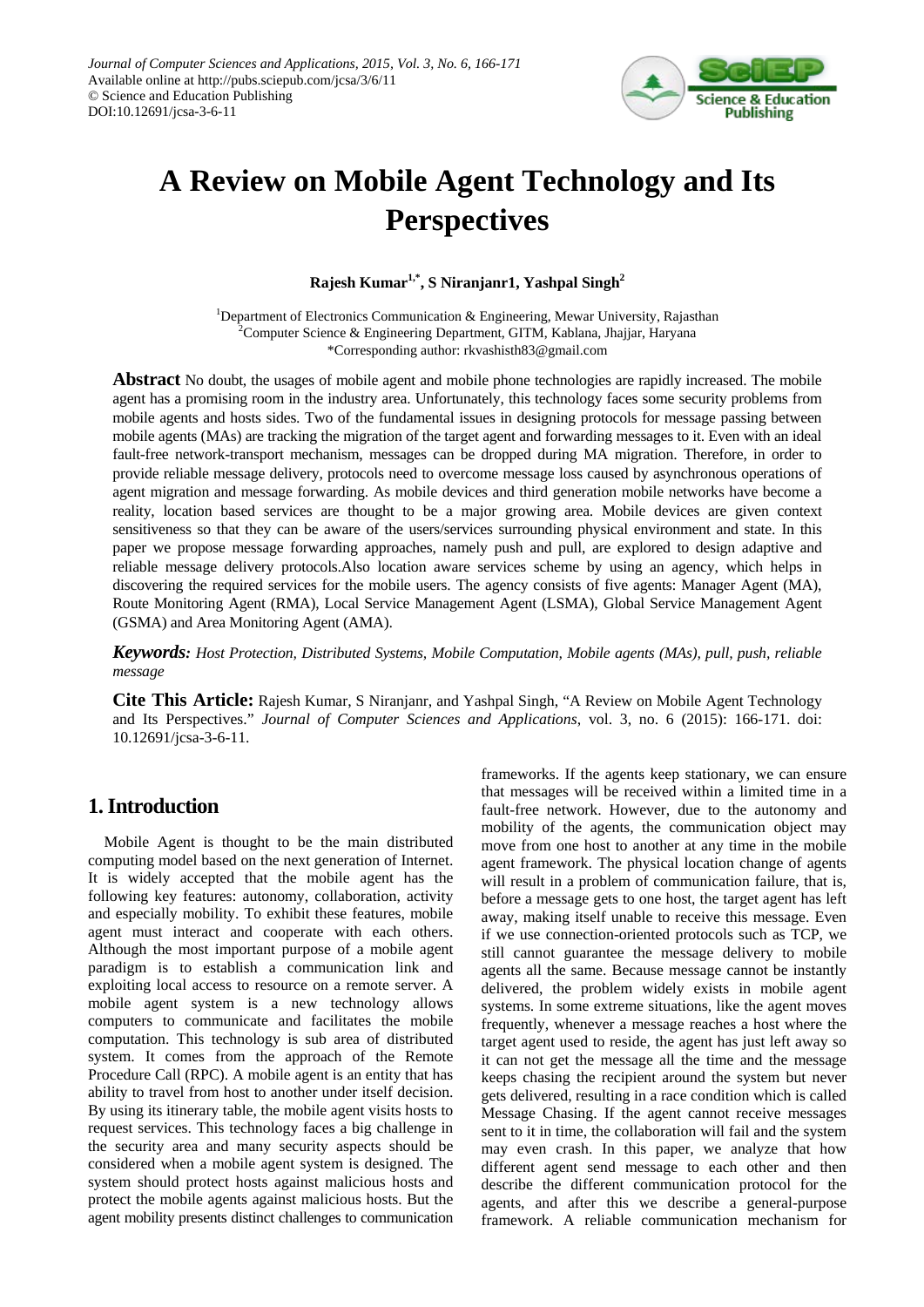mobile agents named MPFP (Message proficiently Forwarding plan) is also describe. Our MPFP implements the delivery process in an effective and efficient manner and gets high adaptability by configuring protocol parameters dynamically at runtime. For the convenience, we always assume that the network consists of fault-free channels. That is to say messages will be transferred from one side of the channel to another orderly without any transmission fault. In this we also describe Agent as a Service Manager for the Location Based Services (LBS) which provide personalized services to the subscriber based on their current position. Location information is becoming increasingly important in many persistent computing applications ranging from human-oriented information appliances to distributed sensor networks and robotic colonies. Location based services employ accurate, real-time positioning to connect users to nearby points of interest. Location aware applications are becoming increasingly attractive due to the widespread distribution of wireless networks and the emergence of small and cheap locating technologies. Some of the service categories for LBS include emergency, safety, entertainment, information navigation, tracking and monitoring, m-commerce, mobile yellow pages, etc.

The satellite based, Global Positioning System (GPS) is the most widely used RF system, providing global outdoor coverage. Emerging higher-rate radios such as 802.11a hold great promise in providing accurate position data due to their inherent timing accuracy. Managing the mobility or roaming of the wireless devices becomes a major issue.

The location-based services architecture must support self organization in several ways: 1) locations should be determined with minimal user inputs, 2) multiple location information sources should be combined to increase accuracy, 3) seamless switching between indoor and outdoor operation, and 4) cooperation between neighboring clients to determine position or increase accuracy. Future technologies should easily integrate into the design. Agent-based systems are more suitable for providing flexible and adaptable services in a distributed environment. Agents are the autonomous programs located in environment, which perform dedicated tasks either by it self or interacting with other agents in the environment. Agent architectures are especially suitable for realizing frameworks for context-aware services as they satisfy the following properties: modularity, scalability, adaptability, and distributiveness. Mobile agent systems are multi-agent systems that perform tasks by roaming in an environment and interacting with other mobile agents as well as the nodes in an environment.

## **2. Proposed Model**

The proposed model assumes the existence of an agent platform in the mobile nodes. An agent platform at a mobile node offers following services: security, communication, persistence, agent mobility, agent tracking, agent creation, and agent execution. However, in case of unavailability of an agent platform support for mobility, agents employ traditional message passing method for communication. The proposed model uses a set of static and mobile agents. Mobile agents offer asynchronous and disconnected task execution, which is very much required in a wireless mobile network.

#### **2.1. Reliable Message Delivery for Mobile Agents: Push or Pull**

#### A. Push and Pull Approaches

Push and pull are two possible modes in the relay communication model to forward messages from the relay station to the MA. In general, during the execution of an MA, there can be one or several relay stations serving the agent. To simplify the discussion, however, we assume that each MA is associated with only one relay station. This can be easily extended to situations where more than one relay station is used for forwarding messages to an agent.

Push: In the push mode, the relay station maintains the location information of the MA. Incoming messages destined to an agent are pushed to the current location of the target agent. Upon migration, after the MA reaches to the destination site, it registers the new location with its relay station. The relay station will update the agent's location information maintained in its database. Subsequent incoming messages destined to this agent are pushed to the agent's new address. The simple push mode, although achieving location transparency, cannot guarantee reliable message delivery. It is possible for a message to be sent from the relay station toward

the MA, and for the MA to move away before the message is delivered. That is, when a message is forwarded to the address as kept in the relay station, the target agent may have left for another host. Although it can be further forwarded, the message may keep chasing the target agent. To avoid message loss and the chasing problem caused by agent mobility, we propose a synchronized push mode. Synchronization between message forwarding from the relay station and agent migration is implemented in the following way. Before migration, the agent deregisters its current location with the relay station and waits for the ACK message. After it receives the ACK message, the agent migrates to the new location and registers its new location with the relay station upon arrival. As shown in [Figure 1,](#page-2-0) messages can be forwarded to the MA when it is in "stationary" and "waiting" states and must be blocked when it is in the "moving" state. Since the agent will not move until it receives the ACK messages from the relay station, messages forwarded before the ACK message will have reached the target agent before its migration. No message will be forwarded during the migration of the target agent, i.e., during the interval between the ACK message and the next register message. Therefore, message loss and the chasing problem cannot occur.

Pull: In the pull mode, the relay station simply buffers the messages to the MA and does not need to keep its location information. The MA queries the relay station periodically for messages. Upon receiving a query message, the relay station forwards the buffered message to the agent. If there is no message in the buffer, a "null" message is sent to the agent as a reply. The MA can use either a synchronous or an asynchronous query operation. Synchronous query means the agent suspends its execution after issuing a query until it receives the reply from the relay station. In this way, the agent can ensure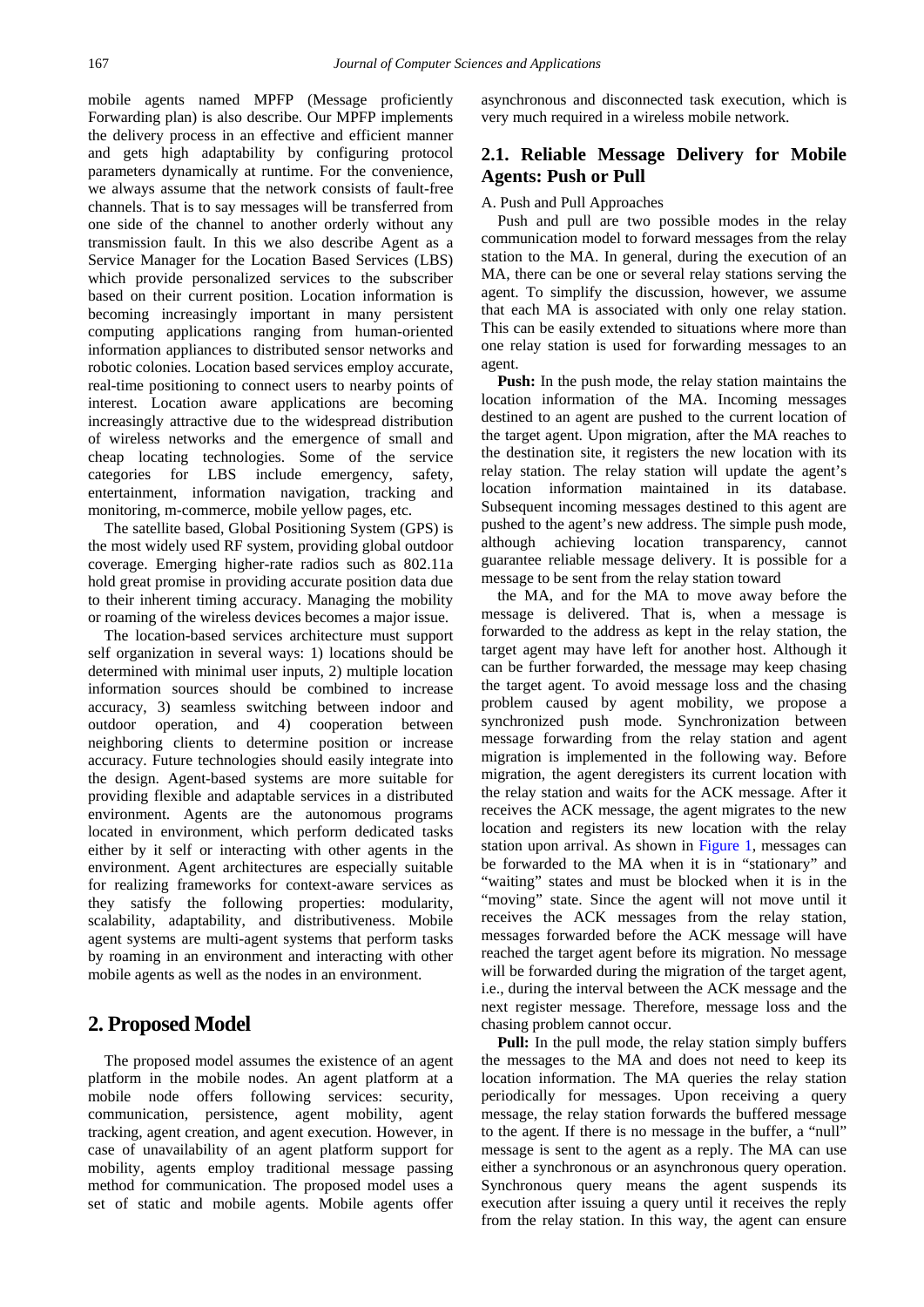that no message will be forwarded to it during its migration. If asynchronous query is used, the agent can continue its execution after a query. However, to avoid message loss, the agent cannot migrate to other hosts until all the replies arrive. The agent always knows the location of its relay station and initiates the request for messages, so location registration is unnecessary in the pull mode. Since the agent will not leave for the next host without receiving the response to its current query, there is no message loss and also the chasing problems cannot occur.

<span id="page-2-0"></span>

Relay Station(s)

**Figure 1.**

#### B. Properties of Push and Pull

The properties of push and pull modes are analyzed in terms of reliability, resiliency to failures, constraint on agent mobility, support for real-time processing, communication overhead, and flexibility.

1) Reliability: By reliability, we mean that the messages can be routed to its target agent within a bounded number of hops. As discussed above, message loss and the chasing problem may occur under the simple push mode without synchronization. The synchronized push mode can avoid these problems and thus guarantee reliable message delivery. In the pull mode, since the receiver agent takes the initiative to request messages from its relay station, the agent can ensure that no message will be forwarded to it during its migration. Therefore, the requirement of reliable message delivery can easily be satisfied.

2) Resiliency to Failures: In the push-based approach, the location and status (e.g., stationary, moving, and waiting as shown in [Figure 2\)](#page-3-0) of the agent must be maintained at the relay station during the agent's life cycle. The state of the agent is lost if the relay station fails. After recovery, the relay station may have lost the trace of the agent. Moreover, the agent cannot detect the failure of the relay station and reregister with it until its next migration. In contrast, the pull-based relay station is resilient to failures due to its stateless nature. By periodically querying the relay station, the agent can easily detect failure of the relay station.

3) Constraint on the Agent Mobility: In the synchronized push mode, the agent has to deregister with its relay station and wait for the ACK message before its migration, therefore the agent mobility is constrained and the migration time is increased. In the pull mode, if synchronized query operation is used, the agent can leave for next host as soon as it finishes its execution at this host, but the execution time is increased. For asynchronous query, the agent also has to wait for the arrival of all the response to its query before migration. However, by deciding the time and number of queries, the agent can flexibly reduce the constraint on its migration.

4) Support of Real Time Message Processing: In the push mode, unless the agent is in "moving" state, messages are forwarded to their target agents immediately after they arrive at the relay station. The sender has greater certainty that the message will reach its target within an appropriate timeframe. However, in the pull mode, the

transmission time of a message depends not only on the network delay, but also on the frequency at which the receiver queries its relay station. Therefore, the delayed time for the message getting processed by the receiver is longer in the pull mode.

5) Communication Overheads: In the pull mode, two messages are needed for each query, namely, the query message and the response from the relay station. Moreover, to decrease the delay of message processing, the receiver may query at a higher frequency than the frequency of the message arrival at the relay station. Therefore, the pull-based approach is liable to impose a larger load on the network. On the other hand, three extra messages, namely, deregister, ACK and register, are needed for each agent migration in the push mode. In the cases where the agent migrates frequently but seldom communicates, the communication overhead of the push mode is significant.

6) Flexibility: Since the agent has the autonomy to decide on the time and frequency of the queries for messages, more flexibility is introduced in the pull mode. For example, the agent can adjust its query frequency dynamically. If it is in urgent need of information from its coordinator, it may query at a higher frequency. Otherwise, a lower frequency is adopted. Distance can be another factor of concern. If the current location of the agent is very far from its relay station, it can query the relay station at a much lower frequency or does not query at all. When it migrates to a host nearer to its relay station, it can query more frequently and process more messages buffered in the relay station.

# **3. Communication Protocols for Mobile Agents**

There are mainly two issues must be addressed in any communication protocol for mobile agents: 1) tracking the location of target mobile agent, and 2) delivering message to the agent. If we look at the agent tracking in the process of sending message as a reading operation and the change of location after the recipient migrates as a writing one, the reading-writing concurrent access collision on the shared variable "current agent location" leads to the "dirty reading" problem, i.e. agent changes its location when the message is en-route so message is sent to a host where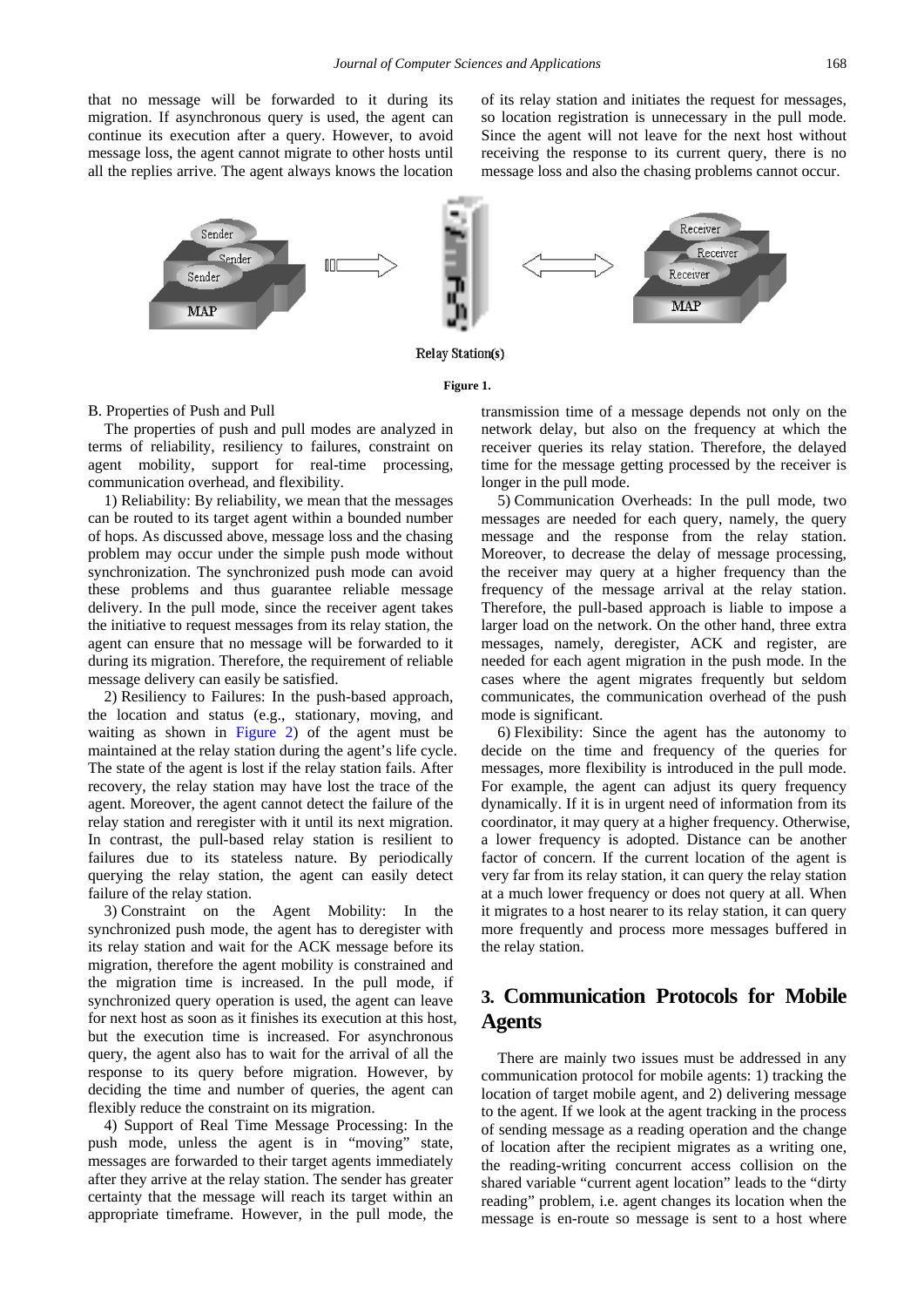agent does not reside any more. It is the presence of mobility, not the possibility of fault in the network that causes Communication Failure. We know that there are four main tracking methods for mobile objects all of which have been applied in the mobile agent systems aforementioned:

**Broadcast/Multicast scheme (BM):** The sender sends query messages to all hosts for location of the receiver or broadcasts agent message directly in the system. Another way is that the agent broadcasts its new location after each migration. The BM works efficiently in local network domain, especially in bus-based multiprocessor systems. But it is impractical in large-scale network because of large communication overhead.

**Hierarchical scheme (HS):** In this a tree-like hierarchy of servers will be used. For each agent there is a unique path of pointers that starts from the root and ends at the leaf that knows the actual address of the agent. The HS supports the locality of mobile object migration and communication well. However the hierarchy is not always easy to construct, especially in the Internet environment.

**Central Server scheme (CS):** A location server is used to keep the track of the physical location of a mobile agent. Although CS is easy to implement, the location server in it is really a potential bottleneck of performance.

**Forwarding Pointer scheme (FP):** Each host on the migration path of an agent has a forwarding pointer pointing to the next host on the path so that messages can be forwarded to the recipient along the path. The FP has less reliance on a location server and incurs no location registration overhead. But it may be difficult to guarantee message delivery and shorten the

Forwarding path if a communication protocol adopts FP We further classify three ways to solve Communication Failure into three categories:

**Ostrich:** Discarding messages in Mole and ICM when a host does not know where the recipient locates is an instance of Ostrich. The Ostrich ignores the problem and does nothing for Communication Failure so it cannot contribute to a reliable protocol in mobile agent systems.

**Avoidance:** Avoidance, which is widely adopted, establishes some mechanism to prevent delivering messages to a host on which the recipient does not reside so that the communication failure will never happen. Synchronous methods are mostly used here, but agents are disallowed migrating until having collected all ACK messages needed, which makes Avoidance economically ineffective and technically inefficient, especially, in the Internet.

**Detection:** In Detection, the system must be able to detect communication failure and take some measures to deal with lost messages. For the "nature of agents", Detection always uses asynchronous ways to implement communication within mobile agents. However, it is difficult to design a reliable Detection with its side effects, like Message Chasing, well settled. Some protocols presume different conditions such as having known the topology of the network or destination of migration in advance, while these assumptions are not always reasonable and we will not consider here. We now describe the design space for inter-agent communication protocol. As we have seen in [Figure 3,](#page-4-0) every intersection in this figure provides one choice to design a type of protocol, and is actually a combination of an agent tracking method and a way to solve Communication Failure. Currently existing solutions are also labeled in this two-dimensional model. To establish a reliable and efficient communication protocol, we propose our MEFS (Message Efficiently Forwarding Schema), which needs no preknowledge of the agent behavior or system configurations. The MEFS combines the Detection and Avoidance techniques and uses the tracking methods of Forward Pointer and Center Server scheme.

<span id="page-3-0"></span>

**Figure 2.** Communication Protocols for MA

## **4. MPFP: A Reliable and Efficient Communication Mechanism**

To allow mobile agents communicate seamlessly regardless of their location, each agent is assigned a globally unique name when it initializes from which its home place's address can be easily resolved. Meantime, each node in the network keeps table recording information about the agents currently residing in it and the agents initialized on it. When migrating, agent must

Unregister, leaving a forwarding pointer, when it leaves a node and register when arrives at a new one. Taking agent A migrates from some node 1A to 2A as an example: When A prepares to migrate, it sends a control message to its home place HA, telling its target 2A. After informing 1A to update its status table, A moves to node 2A and registers to 2A by adding or updating an entry in the status table stored in 2A. Actually, control messages are generated after agent having made the migration decision, so here we have no pre knowledge of agents' action and also make no limitation to migrations. Forwarding messages asynchronously is the core of MPFP. To deliver message efficiently with less limitation to agent migration, a module "Communicator" in every node processes each incoming messages with responsibility for. If agent B resides on the same node as A, messages can be sent to A just within the node; otherwise Communicator will look for the status table maintained in the same node or query A's home place for A's location and then forward the messages to the desired next node. Even though agent A is roaming in the Space freely, we can easily forward messages because A has left a pointer linking to the next host every time it migrates. Messages are forwarded along a chain logically constructed by the recipient and we need not query A's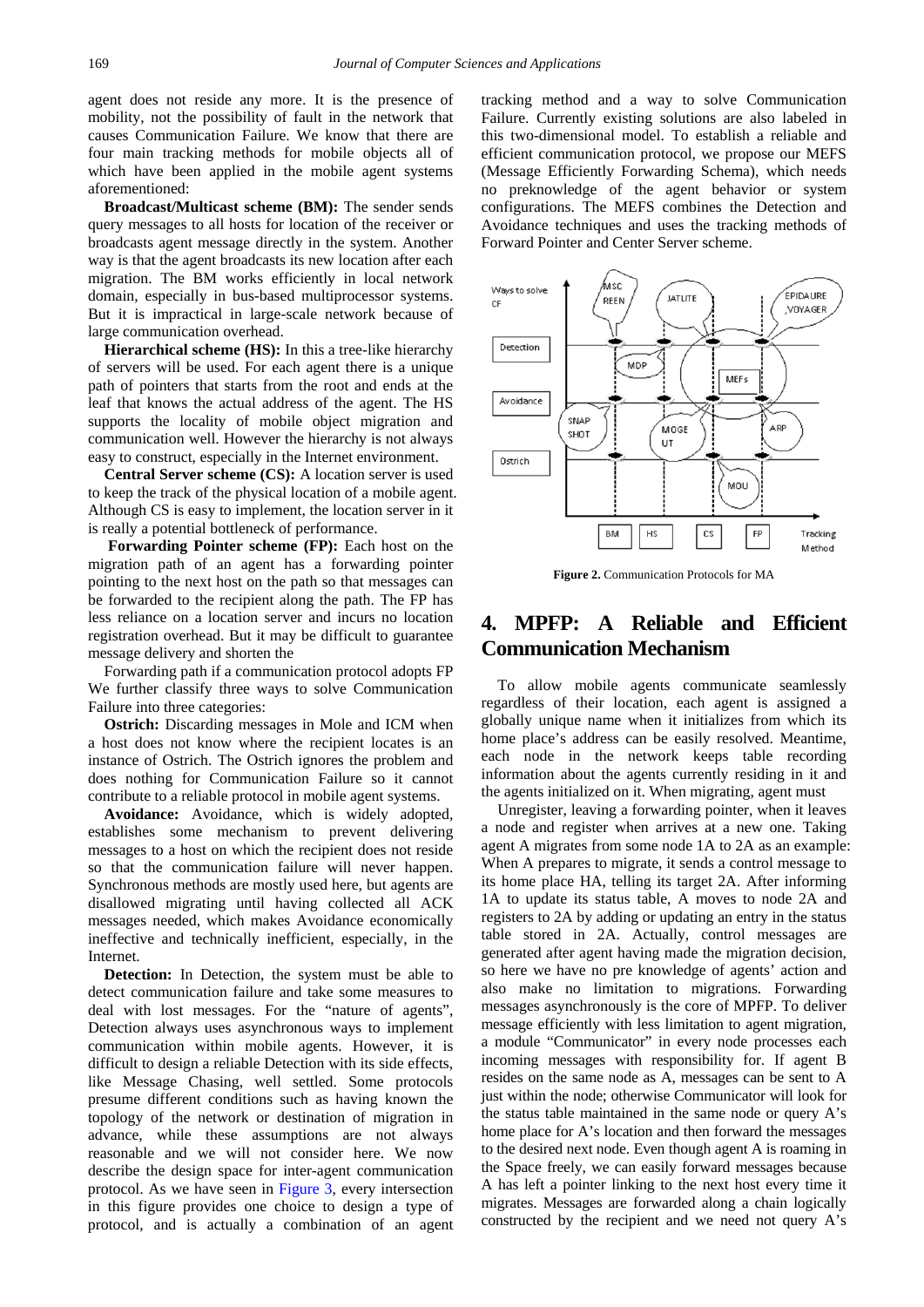home place every time leading home place to be a potential bottleneck of the system. Since it is believed that asynchronous methods cannot fully solve the messagechasing problem, we use synchronous communication when racing occurs but constrain agents' autonomous migration as little as possible. MPFP achieves synchronous by using Chasing Message Register and Over-speed Agent Blocking. Chasing Message Register means that if a message has been forwarded with a given times t0, the message is then thought as a "chasing message" and its serial number will be sent to the recipient's homeplace to store. On the other hand, each agent must calculate the velocity itself once reaching a node. The velocity can be the average speed in a given period of time. If the velocity exceeds a given maximal V0, the agent should establish a connection with it's homeplace, getting and then deleting the chasing message number list for it. Agents will be blocked at current node until all chasing messages are received. This is so-called Over-speed Agent Blocking. If agent's velocity is low, the message will catch their recipient affirmatively. While the agent migrates frequently, the strategy of over-speed agent blocking can surely avoid message chasing. Besides being blocked when over-speed, each agent in MPFP must contact its homeplace and wait for chasing messages at intervals. We name the interval TS. By synchronizing regularly, we can guarantee that the recipient, no matter how the network condition changes, will receive the message eventually. With Chasing Message Register, Over-speed Agent Blocking and Regular Synchronization, Message Chasing problem is eradicated and a reliable communication is finally achieved in MPFP.

## **5. System Model for Location Based Service**

The system environment considered for designing the proposed scheme comprises of the following.

*•* A wireless network with several clusters (all clusters are interconnected by wired network, i.e., each cluster is a local network).

*•* Each cluster has an active fixed node, which comprises of proposed agency.

*•* Nodes residing in any of the cluster will advertise their services to neighboring clusters and its active node.

*•* Nodes requiring services will ask the active node with service parameter requirements. Parameters may be bandwidth, delays, service location, etc.

• Mobile nodes move from one cluster to another.

*•* GPS services will be available in all the mobile nodes.

#### **5.1. Agent as A Service Manager for location Based services**

The proposed model consists of an active node in every network. The active node is a special kind of a node consisting of a set of static and mobile agents. The location identification of all the nodes is found by using GPS system at the active node. [Figure 1](#page-2-0) depicts the proposed agency for providing location-based services. It consists of five different agents and a knowledge base as described below.

<span id="page-4-0"></span>

**Figure 3.** Location aware service agency

*• Knowledge Base (KB)***:** It consists of the different services available and their related information in a local network that are updated by manager agent. The service related information stored are as follows:

- service providing node, type of services, service location, availability,
- status of breakdown, status of link and the service provider,
- clients accessing the service, number of times service disconnected for a particular client,
- service reliability, service refused clients,
- bandwidth available in local network, delays in local network, traffic density, etc.

It also comprises of the services available in other clusters and their related information along with route to reach the services. The route-monitoring agent updates route information.

*• Manager Agent (MA)***:** This is a static agent. The MA creates knowledge base and all other agents of the agency and acts as a coordinator of all the agents in the active node. Functions of the agent are as follows.

- It creates the agents as and when required.
- It is also responsible for updating the knowledge base by looking at the advertised services from local network.
- Any updating to knowledge base by other agents is done through this agent.

*• Route Monitoring Agent (RMA)***:** This is a static agent, which communicates with the arrived global service management mobile agents to find the services available and its location in the host node as well as visited nodes of mobile agent. Functions of the agent are as follows.

- The travel information from the arrived mobile agent will be picked up by the route monitoring agent to decide several nearest services of same kind and updates knowledge base with service related information and its route. This information can be used to access the services of other networks for the nodes in a cluster.
- In the event of breakdown of a service node or link failure, RMA tries to provide another service node and its reachable path to continue with the service to service requested node.